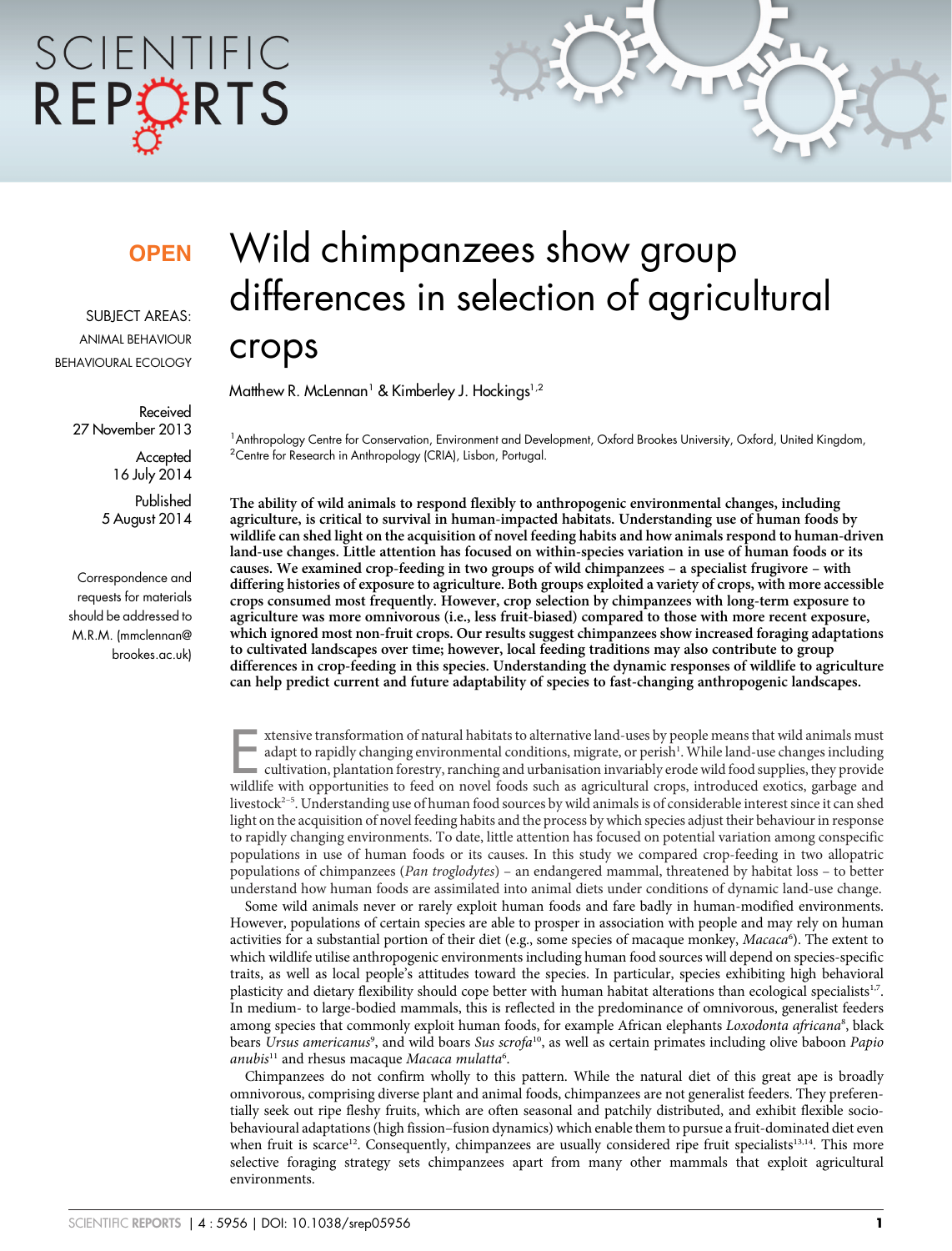Nevertheless, like some other great apes (e.g., orang-utans Pongo spp.), chimpanzees exhibit considerable behavioural plasticity, including innovative behaviours and 'cultural' variation<sup>15,16</sup>. This suggests they may have an ability to respond flexibly to anthropogenic environmental changes, including agriculture, if protected from persecution. Innovative feeding behaviours are an important part of behavioural flexibility<sup>17</sup>, and potentially critical to the survival of species inhabiting human-impacted habitats. Experiments in the wild and captivity showed that chimpanzees exhibit initial neophobic responses towards novel foods<sup>18,19</sup>. However, other evidence suggests wild chimpanzees have a propensity to experiment with exotic foods introduced into their habitats including agricultural crops $20$ , but that their assimilation into the diet is a gradual process<sup>21</sup>.

Cultivated foods tend to be highly palatable, easily digestible, and spatially concentrated in fields or plantations, offering foraging advantages over many natural foods $22,23$ . A review of crops eaten by chimpanzees across their geographical range revealed they feed on an unexpectedly diverse array of crops and crop parts. Even so, fleshy sugary fruits dominate the list of crops eaten, consistent with the selective foraging strategy of a frugivore<sup>24</sup>. Chimpanzees ignore some widely cultivated non-fruit crops (e.g., most vegetables) $24$  that are readily exploited by other crop-raiding mammals, including sympatric primates (e.g., olive baboon, black and white colobus monkey Colobus guereza and tantalus monkey Chlorocebus tan $talus$  in Uganda<sup>11,25</sup>). Chimpanzees also show potential local differences in use of particular crops<sup>24</sup>. Failure to utilise nutritionally-dense, energy rich crops might imply their dietary response is overly conservative for long-term survival in expanding agricultural environments (i.e., insufficiently flexible). Whether chimpanzees reduce their feeding selectivity to more fully exploit agricultural landscapes over time is unknown. Additionally, if purported local differences in crop selection exist, what factors might contribute to this variation?

Here we examine crop-feeding by two populations (hereafter 'communities') of wild chimpanzees inhabiting small forest fragments amid agricultural systems. Eastern chimpanzees (P. t. schweinfurthii) at Bulindi, Uganda, have experienced recent rapid habitat alteration, with extensive logging and near-total clearance of forest for agriculture since  $c.2000$  to the present<sup>26</sup>. Persistent crop-raiding and use of farmland by chimpanzees is considered "recent" by villagers<sup>27</sup>. Western chimpanzees (P. t. verus) at Bossou, Guinea, have a longer history of coexistence with farmers for whom the apes are a totem, and have exploited agricultural crops for generations<sup>28,29</sup>. While considerable deforestation has occurred at Bossou, remaining forest is sacred in local mythology and has not recently experienced very high rates of clearance and logging as witnessed at Bulindi<sup>29</sup>. Thus, Bulindi chimpanzees have a shorter history of major habitat disturbance and exposure to agriculture compared to those in Bossou. Our aim here is to determine to what extent chimpanzees exhibit selectivity in crop-feeding and examine potential between-site differences in crop selection. We predicted that:

- 1. As selective feeders chimpanzees will target particular crops preferentially.Therefore consumption of a crop will not be strongly related to its accessibility ('accessibility' is a composite measure of each crop's availability incorporating several environmental factors; see Methods).
- 2. Chimpanzees will show strong selectivity for fruit crops over non-fruit crops with accessibility controlled for.
- 3. A crop selected by chimpanzees at one site will be selected by chimpanzees at the other, if accessible. However, if chimpanzees can adapt their foraging behaviour over time to exploit agricultural landscapes more fully, crop-feeding by Bossou chimpanzees (with longer exposure to crops) will be less selective towards fruits compared to Bulindi (more recent exposure).

#### **Results**

Crop-feeding by chimpanzees was recorded at a similar overall frequency at both sites over 12 months: on 120 days at Bulindi (maximum number of different crop foods consumed daily  $= 6$ ) and 134 days at Bossou (maximum  $= 7$ ). In total 20 crop foods from 18 different crops were consumed at the 2 sites; 12 were fruits while 8 were non-fruits (Figure 1; Supplementary Table).

Crop accessibility was a significant predictor of consumption by chimpanzees at both sites (Table 1), accounting for 30% of variation in consumption of individual crops at Bulindi ( $F_{1,18} = 7.52$ , P = 0.013) and 68% at Bossou ( $F_{1,18} = 38.06$ , P < 0.001). Thus, crop accessibility had a stronger effect on consumption at Bossou. Introducing crop-type (i.e., fruit and non-fruit) improved both models significantly (indicated by the change in  $\mathbb{R}^2$  in Table 1), explaining an additional 18% of variation in crop consumption at Bulindi ( $F_{2,17}$ ) = 7.57, P = 0.004) and a further 10% at Bossou (F<sub>2,17</sub> = 29.90, P < 0.001). Chimpanzees at both sites consumed fruit crops significantly more frequently than non-fruit crops when the effects of accessibility were held constant.

The ranked distribution of crop accessibility scores did not differ between sites (U = 179.5, z = -0.565, n = 20, p = 0.58), suggesting that crop foods were overall similarly accessible to both communities. This result held when fruit and non-fruit foods were considered separately (fruit:  $U = 55.0$ ,  $z = -1.000$ ,  $n = 12$ ,  $p = 0.33$ ; non-fruit:  $U = 27.0, z = -0.546, n = 8, p = 0.59$ . Nevertheless, betweencommunity differences in consumption of individual crops were apparent: 13 of 20 crop foods were consumed at 1 of the 2 sites only (Supplementary Table). In only 5 cases was the crop inaccessible within the core area of the community that did not consume it (Figure 1). When considered in relation to crop-type and accessibil-



Figure 1 | Comparison of crop foods consumed by chimpanzees at Bulindi and Bossou. Crops arranged from top-left corner: banana, cocoa, grapefruit, guava, jackfruit, mandarin, mango, orange, papaya, passion fruit, pineapple, tamarillo, cassava, maize, okra, rice, sugarcane, yam. Circular icons indicate fruits while square icons indicate non-fruits (see Methods). Both of these 'crop types' may be consumed in the case of banana (fruit and pith) and papaya (fruit and leaf). Grey-shaded icons denote a crop not accessible within the core area of the respective chimpanzee community. Crossed-through icons denote an accessible crop which was not consumed by the chimpanzee community during the study. Bulindi chimpanzees consumed 12 crop foods (including 9 fruits and 3 non-fruits) while Bossou chimpanzees consumed 15 (8 fruits and 7 nonfruits) (artwork by Stacey Hockings).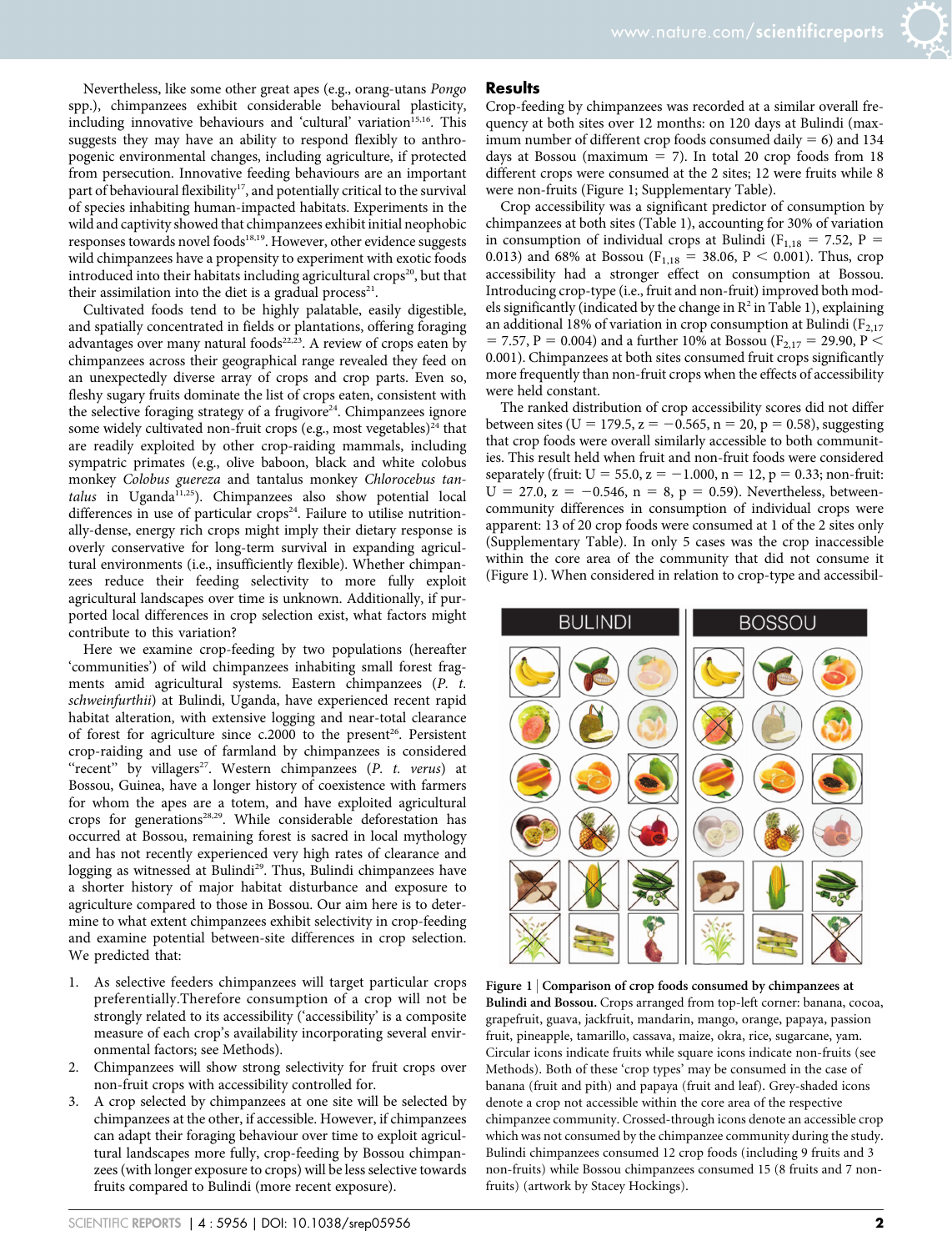Table 1 <sup>|</sup> Summary of hierarchical regression analysis of the effect of crop accessibility and crop-type (fruit and non-fruit) on chimpanzees' consumption of 20 agricultural crop foods at Bulindi and Bossou

| Site           | Predictor variable | b      | <b>SE</b> | 95% CI          | β     |       | P       | $R^2$ | $\Delta R^2$ |
|----------------|--------------------|--------|-----------|-----------------|-------|-------|---------|-------|--------------|
| <b>Bulindi</b> | Step 1             |        |           |                 |       |       |         | .30   |              |
|                | Accessibility      | 0.922  | 0.336     | $0.216 - 1.629$ | .543  | 2.742 | 0.013   |       |              |
|                | Step 2             |        |           |                 |       |       |         | .47   | .18          |
|                | Accessibility      | 1.077  | 0.307     | $0.430 - 1.724$ | .634  | 3.512 | 0.003   |       |              |
|                | Crop-type          | 2.154  | 0.905     | 0.246-4.062     | .430  | 2.381 | 0.029   |       |              |
| Bossou         | Step 1             |        |           |                 |       |       |         | .68   |              |
|                | Accessibility      | 7.583  | 1.229     | 5.000-10.165    | .824  | 6.169 | < 0.001 |       |              |
|                | Step 2             |        |           |                 |       |       |         | .78   | .10          |
|                | Accessibility      | 9.289  | 1.218     | 6.720-11.858    | l.009 | 7.629 | < 0.001 |       |              |
|                | Crop-type          | 10.541 | 3.808     | 2.506-18.575    | .366  | 2.768 | 0.013   |       |              |

For each predictor the following model parameters are shown: unstandardised b-coefficients (b) with associated standard error (SE) and 95% confidence intervals (CI), standardised Beta coefficients ( $\beta$ ),  $t$ tests and their significance. Also reported are  $R^2$ values for each step of the models and the change in  $R^2(\Delta R^2)$  from Step 1 to Step 2 . In both models a significant (positive) increase in trequency of consumption associated with a change in crop-type reflects the change from non-fruit to fruit crops.

ity, the following patterns were evident: (i) only fruit crops that were inaccessible or, in one case at each site, had 'low' accessibility scores were not eaten. In contrast, all non-fruit crops that were not consumed at one site were accessible to both communities (Figure 2); (ii) while a similar number of fruit crops were not eaten at both sites, 5 non-fruit crop foods were not consumed at Bulindi compared to just 1 at Bossou. Further, 4 of those that were not consumed at Bulindi had 'high' accessibility scores (cassava, maize, papaya leaf, rice) (Figure 2).

#### Discussion

Wild chimpanzees at Bulindi and Bossou inhabit forest–agricultural mosaics and both communities exploit a variety of human foods, including fruit and non-fruit crops. Crop feeding is a habitual foraging activity at both sites. For example, crops accounted for 14% of total feeding time at Bossou during this study (monthly range: 3.6– 26.3%)<sup>30</sup>. Crop accessibility was a primary determinant of consumption, with more accessible crops eaten most frequently at both sites. This was against prediction because chimpanzees are not considered generalist or opportunist feeders like many crop-raiding mammals; consequently, we expected them to exhibit greater selectivity. However, some crops were ignored by both communities (e.g., most vegetables<sup>24</sup>) and these were not considered in our analysis. Furthermore, with accessibility controlled for, both communities consumed fruit crop foods more often than non-fruit crop foods, in agreement with our prediction.

For those crops consumed by at least one community, our results revealed a marked site difference in selection. The relationship between crop accessibility and consumption was stronger at Bossou, where chimpanzees have a longer history of crop-feeding. Both communities consumed most fruit crops, with cases of nonconsumption attributable to lack of access or else low accessibility (and therefore limited opportunities to encounter the crop). However, only Bulindi chimpanzees ignored highly accessible nonfruit crops including several widely cultivated staple foods (e.g., maize, cassava and rice). At Bossou, chimpanzees fed on a greater diversity of non-fruit crops. They exploited maize and rice crops frequently when seasonally available (and irrespective of wild food availability)<sup>30</sup>, and ate cassava year-round<sup>31</sup> (Figure 3). Thus, in the case of non-fruits (but not fruits), our prediction that a crop selected at one site would also be selected at the other was not supported.

The lack of evidence for use of these non-fruit crops at Bulindi was not attributable to a greater reliance on feeding trace evidence compared to direct observation (see Methods). Crop-feeding traces were recorded more readily than many wild (forest) foods, owing to the comparative ease of locating terrestrial feeding sites in croplands when tracking chimpanzee foraging routes among forest fragments. Notably, feeding traces of two non-fruit crops – sugarcane and banana pith - were recorded frequently<sup>32</sup>. Our findings that Bulindi chimpanzees ignored most other non-fruit crops strongly accord with local farmers' reports of crop losses to wildlife. A survey of 134 residents made concomitantly with this study found that



Figure 2 | Number and accessibility of crop foods that were not consumed by chimpanzees of the two communities: Bulindi (n = 8), Bossou (n = 5). In all cases the crop was consumed by chimpanzees of the other community. Accessibility of a crop within the chimpanzees' core area was classed as 'high', 'low' or 'not accessible' (see Methods). Fruit and non-fruit crop foods are displayed separately.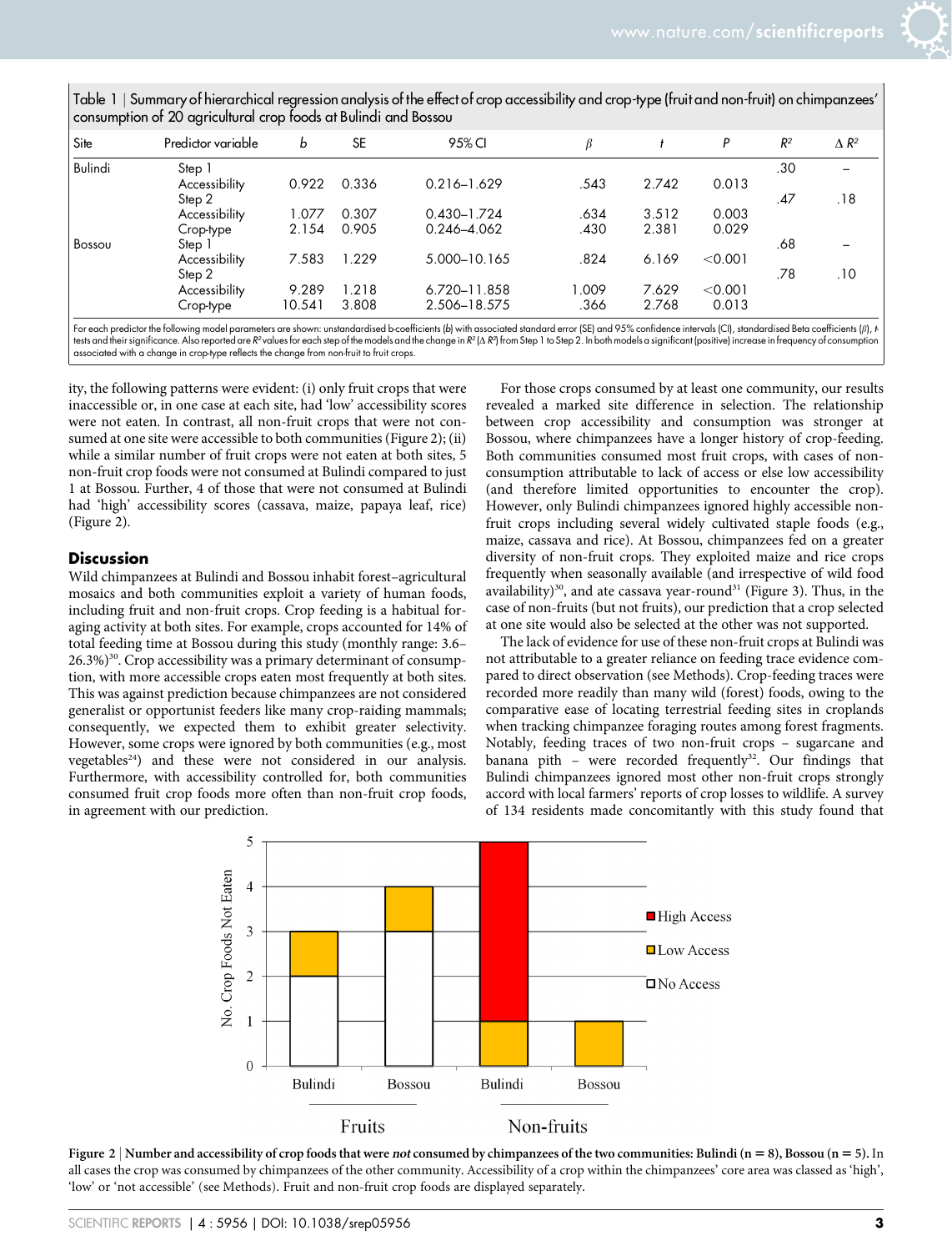

Figure 3 | Cassava tuber is highly accessible to chimpanzees at both sites but is only eaten at Bossou; (a) Upper figure. A juvenile chimpanzee watches closely as an adult female, with her infant, processes and feeds on cassava tubers at Bossou, Guinea (photo by Etsuko Nogami); (b) Lower figure. An adult male chimpanzee in a cassava field at Bulindi, Uganda. He is holding cassava leaves following a social display, but chimpanzees at this site have not been recorded to feed on any part of the plant (photo by Matthew McLennan).

chimpanzee damage to sugarcane and fruit crops was reported routinely by local households<sup>27</sup>. Conversely, chimpanzees were widely considered less destructive than other crop-raiding wildlife (principally other crop-raiding primates) precisely because they did not eat staple food crops including maize and cassava<sup>27</sup>.

Crop varieties vary regionally in Africa, and crop growth, development and yield are impacted by climate. Consequently, crop varieties grown at Bulindi and Bossou may show subtle variation. At both sites maize and cassava are important human staple foods, making it unlikely that critical differences in nutritional content exist that explain why chimpanzees ate them at Bossou but not at Bulindi. Moreover, maize cob is eaten by chimpanzees elsewhere in Uganda<sup>24</sup> including by some chimpanzee communities within 20 km of Bulindi (M. McCarthy, pers. comm. 2014). Cassava cultivated at both sites is of the 'sweet' variety that can be eaten by humans uncooked (i.e., it does not contain toxic levels of cyanogenic glucosides) $31$ , and cassava is targeted by other crop-raiding primates in Bulindi. In the case of rice, we cannot exclude potential nutritional differences since rice grown within the chimpanzees' core area at Bossou is mostly paddy while at Bulindi farmers mostly cultivate upland varieties. Even so, olive baboons in Bulindi consume rice pith. Recently, Hayakawa et al.<sup>33</sup> reported genetic diversity of bitter taste receptors among chimpanzee subspecies. However, this unlikely explains site differences since these crops are exploited by chimpanzees in both East and West Africa<sup>24</sup>. We cannot presently assess whether optimal foraging models account for differences since nutritional and more fine-tuned spatial–temporal information for all accessible wild and cultivated foods within the home ranges of both communities is lacking. Thus, while we consider it unlikely, highly accessible non-fruit crops might be ignored at Bulindi if other more 'profitable' foods (i.e., providing a higher net energy return $34$ ) – wild or cultivated – are more accessible than at Bossou.

Wild animal diets can vary annually and supra-annually, including in chimpanzees<sup>14</sup>. This raises the possibility that crops not eaten in this 12-month study were in fact consumed outside the study period (i.e., they were already part of the chimpanzees' dietary repertoires). Two lines of evidence make this improbable. First, as discussed above, by strong consensus Bulindi farmers claimed chimpanzees did not eat staple food crops<sup>27</sup>. Second, more recent research at Bulindi (2012–present) similarly found no evidence of chimpanzees eating the non-fruit crops discussed here, with one exception: feeding traces reveal they occasionally consume the pith (but not the cob) of immature maize stalks. This most likely represents a recent change in feeding behaviour and not one that was simply missed in the present study: since 2012 farmers have frequently commented that, ''now the chimpanzees have started eating our maize'' (M.M., unpublished data).

Novel food items that are comparable to existing foods (i.e., in shape, odour and colour, and requiring similar processing) are more likely to be recognised as edible and therefore integrated into animal diets quicker than unfamiliar foods. Chimpanzees probably recognise most fruit crops as edible from ripeness cues. But chimpanzees might not have parallels in their natural diet for non-fruit crops such as maize cob and cassava tuber, which may explain why apes at Bulindi failed to exploit them. Additionally, the consumed part of non-fruit crops is more often less visible or embedded (e.g., tubers) compared to most fruits – a further reason why chimpanzees may be slow to recognise such crops as food.

Our current data do not address whether Bulindi and Bossou chimpanzees need to exploit agricultural crops for survival, though this possibility seems more likely at Bulindi given the extent and speed of recent habitat conversion there<sup>26</sup>. In such circumstances, once a crop food is identified as 'profitable', its assimilation into the diet is expected to be faster than in environments where the natural food supply is not being eroded (Figure 4) (cf. the gradual acquisition of abandoned fruit cultivars into the chimpanzee diet at Mahale, Tanzania, following relocation of villagers from the National Park $^{20,21}$ ). The process by which crops are assimilated into chimpanzee diets at the community-level remains unstudied. However, considering their capacity to learn from others<sup>15,35</sup>, we anticipate that social learning plays a role in the incorporation of novel human food sources into chimpanzee diets, as has been demonstrated in some other species (e.g., African elephants<sup>36</sup>; black bears<sup>37</sup>; bottlenose dolphins Tursiops aduncus<sup>38</sup>) (see also Figure 3).

Divergent feeding preferences exist among populations of the same species, for example killer whales Orcinus orca<sup>39</sup> and orangutans Pongo pygmaeus<sup>40</sup>. In chimpanzees marked dietary differences can exist among adjacent or nearby communities<sup>14,41</sup>, attributable in many instances to local variation in flora<sup>26,42</sup>. Nevertheless, differences are not always explained by environmental factors and might instead reflect local feeding traditions or 'cultures'41,43,44.

Crop-feeding differences between Bulindi and Bossou thus might reflect feeding traditions maintained over generations. In particular, the failure of Bulindi chimpanzees to exploit certain crops might reflect their 'cultural ignorance' of these food sources<sup>45</sup>. However, agricultural expansion at the expense of natural habitat is expected to promote feeding experimentation and innovation in flexible species (Figure 4). We suggest that greater omnivorous (i.e., less fruitbiased) crop selection by chimpanzees at Bossou compared to Bulindi during this study is likely related to their longer history of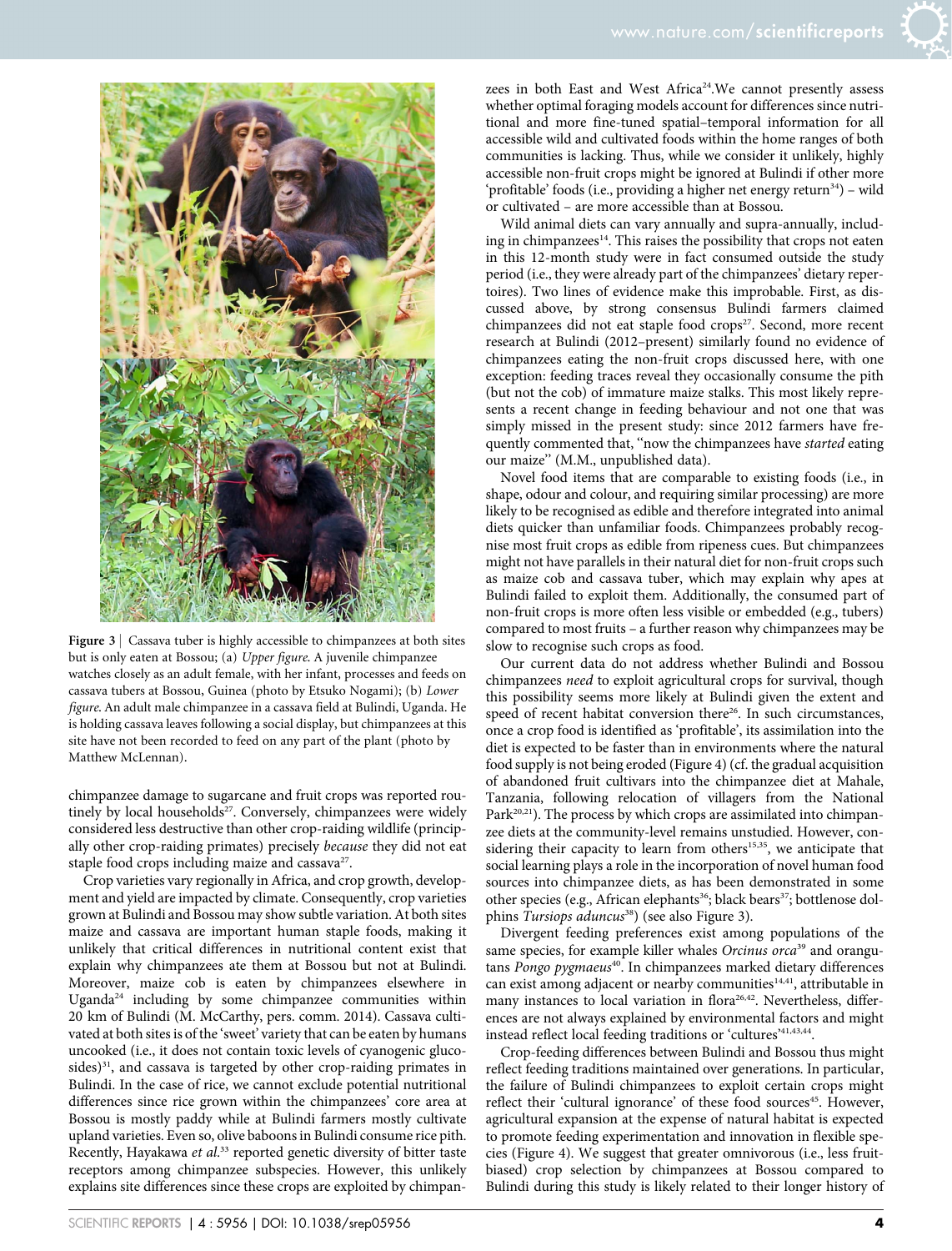

Figure 4 <sup>|</sup> Flowchart of the process by which agricultural crops are assimilated into wild animal diets following agricultural expansion into natural habitats. The ability of a species to move from A (increased exposure to crops) to B (assimilation into the diet and diversification of crops eaten) is determined by species traits, e.g., behavioural and ecological flexibility<sup>1</sup>. Variation among sites in the relative speed and extent of processes produces dynamic feeding patterns among conspecific groups.

exposure to farming and use of agricultural land. Thus we consider it probable that Bulindi chimpanzees, with less exposure time, have yet to recognise the profitability of some non-fruit crops. While this implies that all palatable crops will eventually be exploited given enough time, Bossou chimpanzees continue to ignore some accessible and palatable foods, for example avocado fruits. Thus, we cannot currently exclude feeding traditions (or 'cultural ignorance') as a potential contributor to divergent crop-feeding patterns in chimpanzees.

To survive in human-dominated landscapes animals must take advantage of resources available, including human foods, while minimising risks associated with costly encounters with people and other indirect dangers (e.g., crop protection techniques). Our findings provide support for the prediction that chimpanzees exhibit increased foraging adaptations to cultivated environments over time by exploiting a greater diversity of crops (Figure 4). While indicative of behavioral and ecological adaptability in the face of anthropogenic habitat alteration, chimpanzees' capacity to exploit agricultural foods might lead them into an 'evolutionary trap'46. Use of farmland and human settlements increases exposure to potentially deleterious human and livestock pathogens<sup>47,48</sup>. Moreover, crop-feeding by great apes and other wildlife may be associated with growing human– wildlife 'conflicts'<sup>49,50</sup>. Crop losses can instigate retributive killing and use of lethal crop protection methods, potentially leading to local extirpation of crop-raiding animals<sup>51,52</sup>. In such circumstances, 'adaptive' exploitation of human foods by threatened wildlife including chimpanzees may be regarded as maladaptive if it reduces fitness37,38,46,53.

As conversion of natural habitats for agriculture continues to occur throughout the World's most biodiverse regions<sup>54-56</sup>, exposure to crops and landscapes dominated by human cultivation are contemporary events for many wildlife populations. In contrast to more stable habitats, where exposure to novel wild foods is rare, rapidly changing human-dominated environments can generate dynamic feeding patterns among animals, with complex interactions between site-specific anthropogenic and environmental factors and species characteristics. Understanding the dynamic nature of wildlife responses to agricultural exposure, at the species-level and more broadly, offers a useful framework for predicting the current and future adaptability of animal populations to fast-changing anthropogenic habitats, and will aid more effective conservation management<sup>24</sup>.

#### **Methods**

Study sites. Chimpanzees at Bulindi, Uganda (1°28'N, 31°28'E) have been studied since 2006<sup>57</sup> whereas research at Bossou, Guinea ( $7^{\circ}39'N$ ,  $8^{\circ}29'W$ ) has been on-going since 1976<sup>29</sup>. At both sites smallholder farmers practise subsistence farming with some cash-cropping, and there is substantial overlap in crops grown. Common food crops include maize, cassava, potato, banana, rice, and ground nuts<sup>25,27,29,30</sup>, which have been cultivated for decades at both sites. In Bulindi rice has been more widely cultivated during the last decade than previously. At both sites the area given over to cultivation of a particular crop varies among crops and households considerably. However, most crops are typically grown in fields  $<$  10,000 m<sup>2</sup> with staple food crops like cassava and maize tending to be grown in largest areas<sup>25,31</sup>. Domestic fruits (e.g., papaya) mostly occur as individual trees.

The chimpanzee communities numbered  $>$  25 individuals at Bulindi and 12–14 at Bossou during study periods considered here. The habitually-used portion of the home range ('core area') was similar at both sites (ca. 5–6 km<sup>2</sup>), comprising small forest patches amid abandoned and cultivated fields adjacent to villages $^{30,57}$ . At both sites forest fruit availability fluctuated seasonally, and chimpanzees of both communities increased consumption of cultivated fruits during periods of forest fruit scarcity<sup>30,32</sup>. However, for some seasonal crops, consumption by chimpanzees was closely linked to availability (e.g., mango at both sites; maize at Bossou)<sup>30,32</sup>. At Bulindi other medium-bodied wild mammals feed on humans foods including primates (Papio anubis, Chlorocebus tantalus, and Colobus guereza), porcupine Hystrix cristata and wild pig Potamochoerus sp.<sup>27</sup>. Overt competition for agricultural crops has not been observed between chimpanzees and such species. At Bossou, most other medium-to-large mammals have been hunted out of local forests including other diurnal primates<sup>58</sup>. Domestic animals (e.g., cow, goat, pig) damage crops at both sites.

Data collection. Crop consumption by chimpanzees was examined in each calendar month over 12 months (Bulindi: January–December 2007; Bossou: between May 2004–December 2005). We obtained a simple measure of the frequency of consumption of individual crops (see Data Analysis). At Bossou crop-feeding was recorded using all-occurrences sampling during follows of chimpanzees (see Hockings et al.<sup>30</sup>). At Bulindi, chimpanzees were often observable but were not sufficiently habituated to systematic observation methods. Data on crop-feeding were therefore collected by examining fresh (same day) feeding traces during daily tracking, supplemented by frequent opportunistic observations of feeding<br>behaviour<sup>32,57</sup>. While faecal analysis was used previously to quantify diet at Bulindi, non-fruit foods (e.g., pith, leaves) are not readily identifiable to species in faeces<sup>32</sup>. Therefore we did not use faecal data in the present analysis. In contrast, feeding traces are not subject to a fruit bias. Crop feeding traces were recorded by following fresh chimpanzee trails (i.e., signs of passage through grass or standing crops, typically with knuckle and foot prints and/or faeces) to and from feeding sites within or at edges of fields, often after chimpanzees were observed on farmland. Feeding traces were also encountered more opportunistically, particularly after chimpanzees carried crop foods back from fields or homes to consume at forest edges. Feeding traces could ordinarily be assigned readily to chimpanzees on the basis of species-typical manner of processing, bite size, and/or associated sign (e.g., faeces). However, if there was any doubt that animals other than chimpanzees were responsible for traces, they were not recorded.

We only considered crops that are planted by people and do not occur naturally at either site, though several which we do consider also occur as naturalised specimens. Thus, we excluded oil-palm (Elaeis guineensis) and raphia-palm (Raphia gracilis) at Bossou because these predominantly grow wild, while also being cultivated or tended to by people. We also excluded crops for which only a single observation of consumption by one individual was recorded (e.g., avocado leaf and okra seed pod at Bossou). We did not consider crops ignored by both chimpanzee communities (e.g., potato; see Hockings & McLennan<sup>24</sup>). For other crops, we considered all feeding records regardless of location or context, i.e., whether consumed via crop-raiding (broadly defined as 'taking food that local people view as belonging to them'24) or from abandoned or naturalised sources. We assumed a crop cultivated at both sites had comparable palatability and any differences in nutritional content were minimal (see Discussion).

Data analysis. For each community we totalled the number of days in which individual crop foods were recorded consumed (whether through observation or feeding traces). We retained only one feeding record per crop per day. Thus 'consumption' refers to the number of days a particular crop food was recorded eaten at either site over 12 months; it does not indicate feeding time, quantity ingested or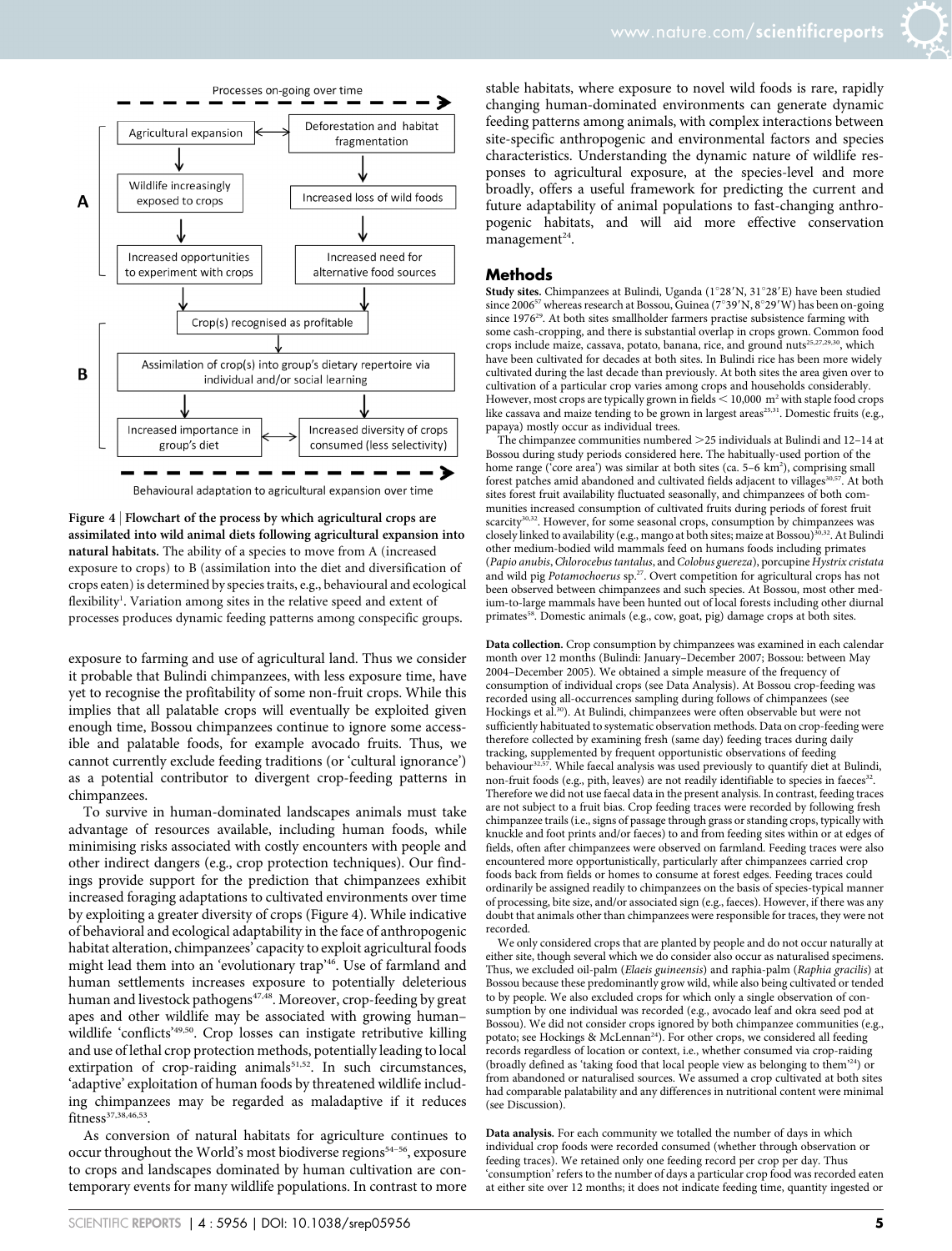

number of individuals that fed on it. We categorised crop foods into two 'crop-types': fleshy fruits containing soft sugary pulp (hereafter 'fruit') and non-fruits, which include plant parts such as pith (or stem), leaf and tuber, as well as maize cob which – while botanically fruit – lacks soft fleshy pulp. Chimpanzees may consume food of both crop-types from the same cultivar (e.g. banana fruit and pith) $^{24}$ 

Accessibility of particular crops to chimpanzees is determined by human factors (i.e., guarding, crop protection) as well as environmental ones, and varies among crops and individual farms. Farmers at both sites occasionally threaten 'raiding' chimpanzees (e.g., by shouting, throwing stones or chasing after them). In Bulindi steel 'man-traps' are sometimes placed at field or forest edges to deter crop-raiding wildlife<sup>52</sup>. But at both sites farmer guarding and crop protection is sporadic and does not prevent chimpanzees from accessing target crops from localities across their home ranges (M.M. and K.H., unpublished data). Therefore we did not consider human factors. To investigate how accessibility affects consumption, for each site we calculated an accessibility index for all crops consumed at either site by summing scores for five binary environmental indicators:

Presence within chimpanzee core area:  $1 =$  present,  $0 =$  absent;

Occurrence:  $1 =$  common,  $0 =$  uncommon (grown by most or a minority of local farmers, respectively);

Cultivated area:  $1 = \text{large}$  (typically grown in plantations, orchards or large fields, e.g., staple food crops),  $0 =$  small (typically grown in small fields or scattered groves, e.g., minor food crops and domestic fruit trees);

Location:  $1 =$  available both inside (whether from a cultivated, abandoned or naturalised source) and outside forest,  $0 =$  available exclusively outside forest (crop fields and village);

Seasonality:  $1 =$  available in most or all months of year,  $0 =$  available during discrete fruiting, growing or harvesting season.

Accessibility scores thus ranged between 0–5. We considered scores of 3–5 indicative of 'high accessibility' and scores of 1–2 indicative of 'low accessibility'; a score of 0 meant a particular crop was 'inaccessible' within the core area of the community under consideration.

For example, the following accessibility index was calculated for cassava at Bossou<sup>31</sup>. Cassava was present within the chimpanzees core area (score  $= 1$ ); it was cultivated by the majority of farmers (score  $= 1$ ), typically in large fields (score  $= 1$ ) both within and outside forest (score  $= 1$ ), and was available year-round (score  $= 1$ ). Thus, cassava at Bossou received a score of 5 and was considered highly accessible.

Statistics. All analyses were carried out using SPSS version 19.0. We performed a multiple regression analysis to evaluate the predictive relationship between accessibility and crop-type (independent variables) on crop consumption at each site separately. We did not model the effects of site on consumption because of the different methods used to record consumption. Crop-type was coded as a binary dummy variable (non-fruit = 0; fruit = 1). While accessibility was measured on an ordinal scale with six levels, we treated it as numerical because its underlying scale is continuous (i.e., crops occur along a continuum of accessibility), assuming that 'distances' between adjacent levels are approximately equal<sup>59</sup>. Because we wished to examine the effect of crop-type on consumption independently of accessibility, we employed a hierarchical regression model with accessibility entered in Step 1 and crop-type entered in Step 2. We determined test assumptions were met via diagnostics computed in SPSS<sup>60</sup>. Specifically, the variance inflation factor (VIF) and related tolerance statistic indicated no concerns with collinearity of the independent variables in both models (VIF values 1.05, 1.35; tolerance values 0.74, 0.96). The assumption of independent errors was deemed tenable from the size of Durbin–Watson statistics (values 1.54, 2.00). We determined that assumptions of normality, linearity and homoscedasticity were met by inspecting residual and scatter plots and histograms generated in SPSS. Shapiro–Wilk and Kolmogorov–Smirnov tests were further performed to test if standardised residuals deviated significantly from normality. For the Bulindi data, assumptions were met after applying a square-root transformation to the dependent variable. We used Mann–Whitney tests to determine if the ranked distribution of crop accessibility scores differed between sites and crop types. We set statistical significance at  $p < 0.05$  and all tests were two-tailed.

- 1. Sih, A., Ferrari, M. C. & Harris, D. J. Evolution and behavioural responses to human-induced rapid environmental change. Evol. Appl. 4, 367–387 (2011).
- 2. Beckmann, J. P. & Berger, J. Rapid ecological and behavioural changes in carnivores: the responses of black bears (Ursus americanus) to altered food. J. Zool. 261, 207–212 (2003).
- 3. Agetsuma, N. Ecological function losses caused by monotonous land use induce crop raiding by wildlife on the island of Yakushima, southern Japan. Ecol. Res. 22, 390–402 (2007).
- 4. Michalski, F., Boulhosa, R. L. P., Faria, A. & Peres, C. A. Human–wildlife conflicts in a fragmented Amazonian forest landscape: determinants of large felid depredation on livestock. Anim. Conserv. 9, 179–188 (2006).
- 5. Estrada, A., Raboy, B. E. & Oliveira, L. C. Agroecosystems and primate conservation in the tropics: a review. Am. J. Primatol. 74, 696–711 (2012).
- 6. Priston, N. E. C. & McLennan, M. R. in The Macaque Connection: Cooperation and Conflict between Humans and Macaques (eds Radhakrishna, S., Huffman, M. & Sinha, A.) 225–250 (Springer, New York, 2013).
- Tuomainen, U. & Candolin, U. Behavioural responses to human-induced environmental change. Biol. Rev. 86, 640–657 (2011).
- 8. Osborn, F. V. Seasonal variation of feeding patterns and food selection by cropraiding elephants in Zimbabwe. Afr. J. Ecol. 42, 322–327 (2004).
- Breck, S. W., Lance, N. & Seher, V. Selective foraging for anthropogenic resources by black bears: minivans in Yosemite National Park. J. Mammal. 90, 1041–1044  $(2009)$ .
- 10. Keuling, O., Stier, N. & Roth, M. Commuting, shifting or remaining? Different spatial utilisation patterns of wild boar Sus scrofa L. in forest and field crops during summer. Mamm. Biol. 74, 145–152 (2009).
- 11. Hill, C. M. Conflict of interest between people and baboons: crop raiding in Uganda. Int. J. Primatol. 21, 299–315 (2000).
- 12. Chapman, C. A., Chapman, L. J. & Wrangham, R. W. Ecological constraints on group size: an analysis of spider monkey and chimpanzee subgroups. Behav. Ecol. Sociobiol. 36, 59–70 (1995).
- 13. Wrangham, R. W., Conklin-Brittain, N. L. & Hunt, K. D. Dietary response of chimpanzees and cercopithecines to seasonal variation in fruit abundance. I. antifeedants. Int. J. Primatol. 19, 949–970 (1998).
- 14. Watts, D. P., Potts, K. B., Lwanga, J. S. & Mitani, J. C. Diet of chimpanzees (Pan troglodytes schweinfurthii) at Ngogo, Kibale National Park, Uganda, 1. diet composition and diversity. Am. J. Primatol. 74, 114–129 (2012).
- 15. Biro, D. et al. Cultural innovation and transmission of tool use in wild chimpanzees: evidence from field experiments. Anim. Cogn. 6, 213–223 (2003).
- 16. van Schaik, C. P. The costs and benefits of flexibility as an expression of behavioural plasticity: a primate perspective. Phil. Trans. R. Soc. B 368, 20120339 (2013).
- 17. Reader, S. M. & Laland, K. N. (eds) Animal Innovation (Oxford University Press, Oxford, 2003).
- 18. Kortlandt, A. in Neue Ergebnisse der Primatologie (eds Starck, D., Schneider, R. & Kuhn, H. J.) 208–224 (Gustav Fischer Verlag, Stuttgart, 1967).
- 19. Visalberghi, E., Myowa Yamakoshi, M., Hirata, S. & Matsuzawa, T. Responses to novel foods in captive chimpanzees. Zoo Biol. 21, 539–548 (2002).
- 20. Takahata, Y., Hiraiwa-Hasegawa, M., Takasaki, H. & Nyundo, R. Newly acquired feeding habits among the chimpanzees of the Mahale Mountains National Park, Tanzania. Hum. Evol. 1, 277–284 (1986).
- 21. Nishida, T., Matsusaka, T. & McGrew, W. C. Emergence, propagation or disappearance of novel behavioral patterns in the habituated chimpanzees of Mahale: a review. Primates 50, 23–36 (2009).
- 22. Forthman-Quick, D. L. & Demment, M. W. in Ecology and Behavior of Foodenhanced Primate Groups (eds Fa, J. E. & Southwick, C. H.) 25–51 (Liss, New York, 1988).
- 23. Lodge, E., Ross, C., Ortmann, S. & MacLarnon, A. M. Influence of diet and stress on reproductive hormones in Nigerian olive baboons. Gen. Comp. Endocrinol. 191, 146–154 (2013).
- 24. Hockings, K. J. & McLennan, M. R. From forest to farm: systematic review of cultivar feeding by chimpanzees – management implications for wildlife in anthropogenic landscapes. PLoS ONE 7, e33391 (2012).
- 25. Hiser, K. Crop Raiding and Conflict: Farmers' Perceptions of Human–Wildlife Interactions in Hoima District, Uganda (Doctoral dissertation, Oxford Brookes University, Oxford, 2012).
- 26. McLennan, M. R. & Plumptre, A. J. Protected apes, unprotected forest: composition, structure and diversity of riverine forest fragments and their conservation value in Uganda. Trop. Conserv. Sci. 5, 79–103 (2012).
- 27. McLennan, M. R. & Hill, C. M. Troublesome neighbours: changing attitudes towards chimpanzees (Pan troglodytes) in a human-dominated landscape in Uganda. J. Nat. Conserv. 20, 219-227 (2012).
- 28. Lamotte, M. La faune mammalogique du Mont Nimba (Haute Guinée). Mammalia 6, 114–119 (1942).
- 29. Matsuzawa, T., Humle, T. & Sugiyama, Y. (eds) The Chimpanzees of Bossou and Nimba. (Springer, Tokyo, 2011).
- 30. Hockings, K. J., Anderson, J. R. & Matsuzawa, T. Use of wild and cultivated foods by chimpanzees at Bossou, Republic of Guinea: feeding dynamics in a humaninfluenced environment. Am. J. Primatol. 71, 636–646 (2009).
- 31. Hockings, K. J., Anderson, J. R. & Matsuzawa, T. Flexible feeding on cultivated underground storage organs by rainforest-dwelling chimpanzees at Bossou, West Africa. J. Hum. Evol. 58, 227–233 (2010).
- 32. McLennan, M. R. Diet and feeding ecology of chimpanzees (Pan troglodytes) in Bulindi, Uganda: foraging strategies at the forest–farm interface. Int. J. Primatol. 34, 585–614 (2013).
- 33. Hayakawa, T. et al. Eco-geographical diversification of bitter taste receptor genes (TAS2Rs) among subspecies of chimpanzees (Pan troglodytes). PLoS ONE 7, e43277 (2012).
- 34. Werner, E. E., Mittelbach, G. G., Hall, D. J. & Gilliam, J. F. Experimental tests of optimal habitat use in fish: the role of relative habitat profitability. Ecology 64, 1525–1539 (1983).
- 35. Whiten, A., Horner, V., Litchfield, C. A. & Marshall-Pescini, S. How do apes ape? Learn. Behav. 32, 36–52 (2004).
- 36. Chiyo, P. I., Moss, C. J. & Alberts, S. C. The influence of life history milestones and association networks on crop-raiding behavior in male African elephants. PLoS ONE 7, e31382 (2012).
- 37. Mazur, R. & Seher, V. Socially learned foraging behaviour in wild black bears, Ursus americanus. Anim. Behav. 75, 1503–1508 (2008).